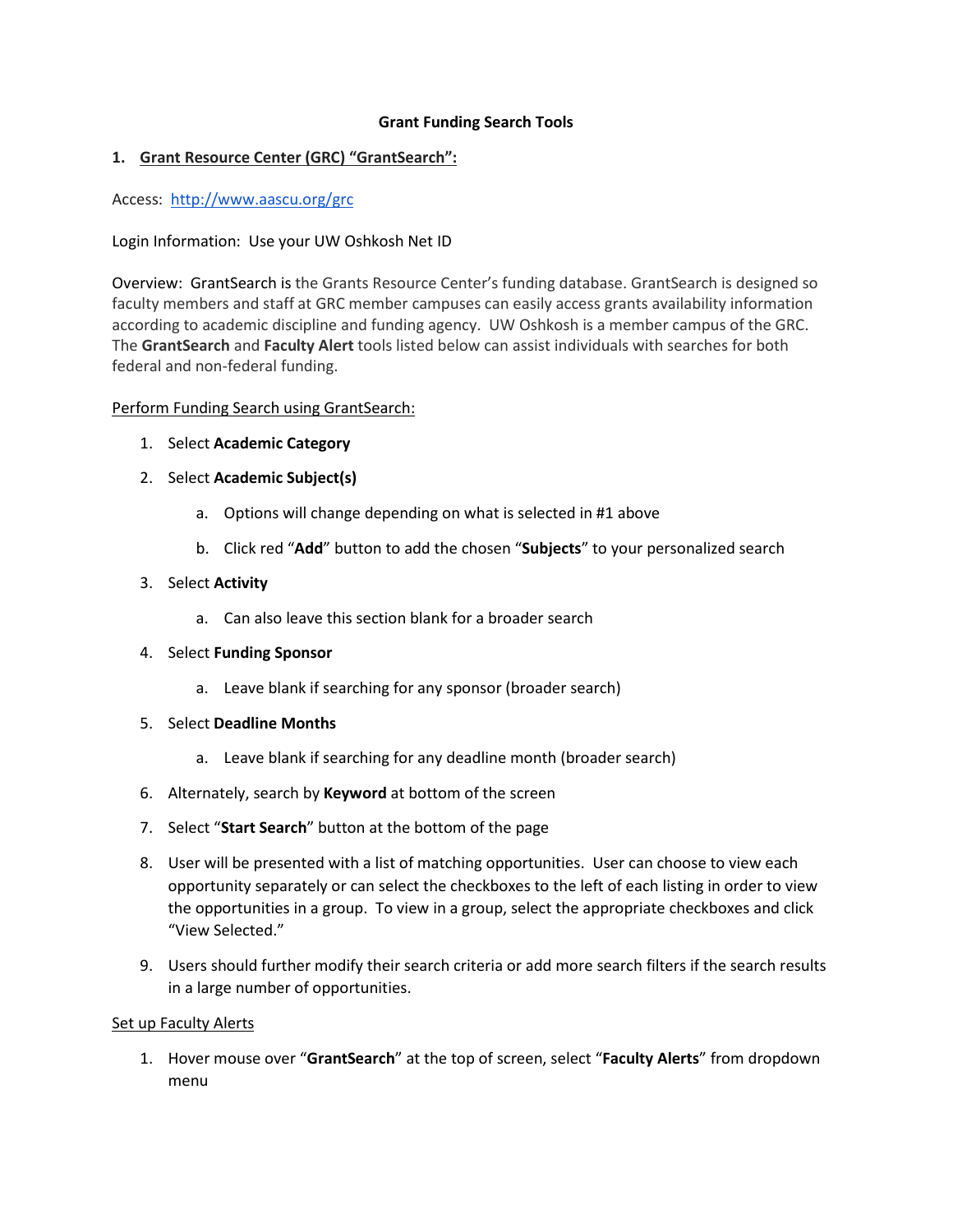- 2. Select "**Create New Alerts**" button
- 3. Select "**All Academic Subject**s" or select specific "**Academic Category**" and "**Academic Subjects**" that you wish to receive alerts about in the future
	- a. Select as many as necessary to cover your funding interests
- 4. Select "**All Activities**" or select specific "**Activities**"
	- a. Select as many as necessary to cover your funding interests
- 5. Select "**All Funding Sponsors**" or select specific "**Funding Sponsors"**
	- a. Select as many as necessary to cover your funding interests
- 6. Enter **Faculty Information** (Name, Institution, e-mail address, etc)
	- a. Note: These alerts can be used for anyone employed at UW Oshkosh, not just those with Faculty designation.
- 7. Name your Alert so you recognize it when it is delivered to your e-mail inbox
- 8. Click "**Save Alert**" button. You will receive a compiled listing of funding opportunities that match your interests once a month (typically middle of the month).
- 9. To Modify your alert: Click "**Faculty Alerts**" on the main GRC page
- 10. Select "**Manage Alert**." Update search preferences and filters accordingly
- 11. Click "**Save Alert**" button

For additional information using GrantSearch: [GrantSearch User Guide](http://www.aascu.org/grc/gs/userguide/)

#### **2. Pivot:**

#### **Access:** [https://pivot.proquest.com](https://pivot.proquest.com/)

**Login:** At top right corner of screen, click "Login" and select "**Access Via My Institution Login**." Select "**University of Wisconsin Oshkosh**" from the dropdown menu. Login using your UWO Net ID and password.

**Overview:** Pivot is a global resource for hard-to-find information critical to scientific research and other projects across all disciplines. You can search for funding sources with their database of more than 25,000 funding record worth more than \$33 billion; search among 500,000 profiles of researchers from 1,600 institutions to identify experts and collaborators; and promote your research with a Pivot profile.

#### Perform Funding Search:

1. Select either "**Search by Text**", "**Search by Sponsor**" or "**Search by Keyword**." Enter your search criteria into the search box.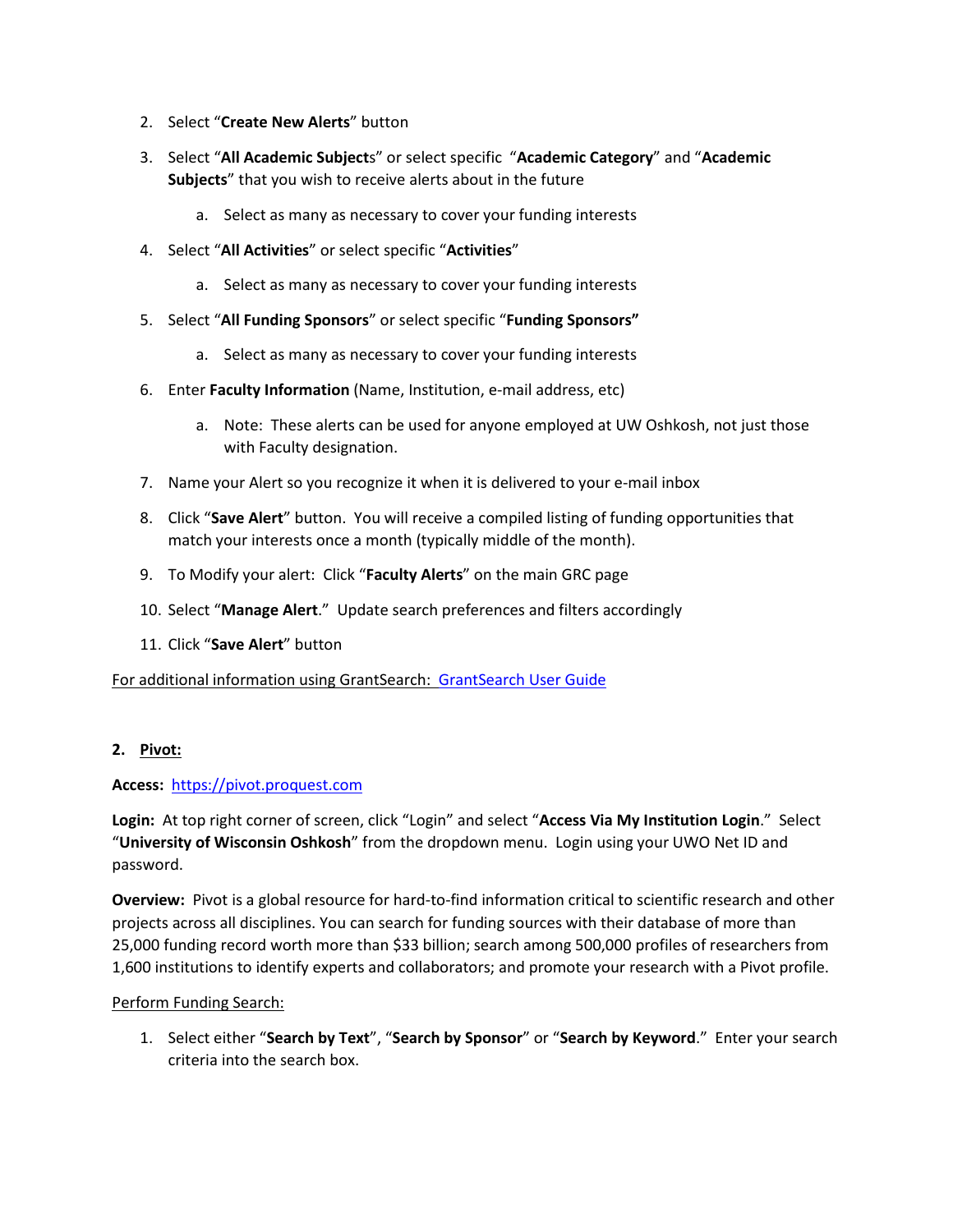- a. Advanced searches can also be performed. Select the "**Advanced Search**" link underneath the blank search box
- b. "**Advanced Search**" allows you to search by :
	- i. Award Amount
	- ii. Submission Deadline
	- iii. Limited Submission
	- iv. Activity Location
	- v. Citizenship or Residency
	- vi. Funding Type
	- vii. Keyword
	- viii. Applicant Type
	- ix. Sponsor Type
- 2. Click the "**Search**" button
- 3. A listing of funding opportunities will be presented on the screen.
	- a. Click each funding opportunity individually to review, Or;
	- b. Click the checkbox next to a group of funding opportunities to view them in batch mode:
		- i. Select the checkboxes of the opportunities you are interested in reviewing
		- ii. Click the "**Export**" button above the list
		- iii. Select the options "**HTML**" and "**Full Record for Funding Opps**"
		- iv. Click the "**Submit**" button.
		- v. A compiled listing of your selected funding opportunities will be presented.

#### Faculty Profiles

- 1. Select the "**Profiles**" tab at the top of the screen
- 2. Enter Faculty last name in the search box, or;
- 3. Select the "**College**" for the faculty member
- 4. Select "**View Profiles**" link for the appropriate faculty "**Department**"
- 5. A list of faculty profiles by Department will appear on the screen. Scroll down to find your profile
- 6. Select the faculty member's name to view their funding profile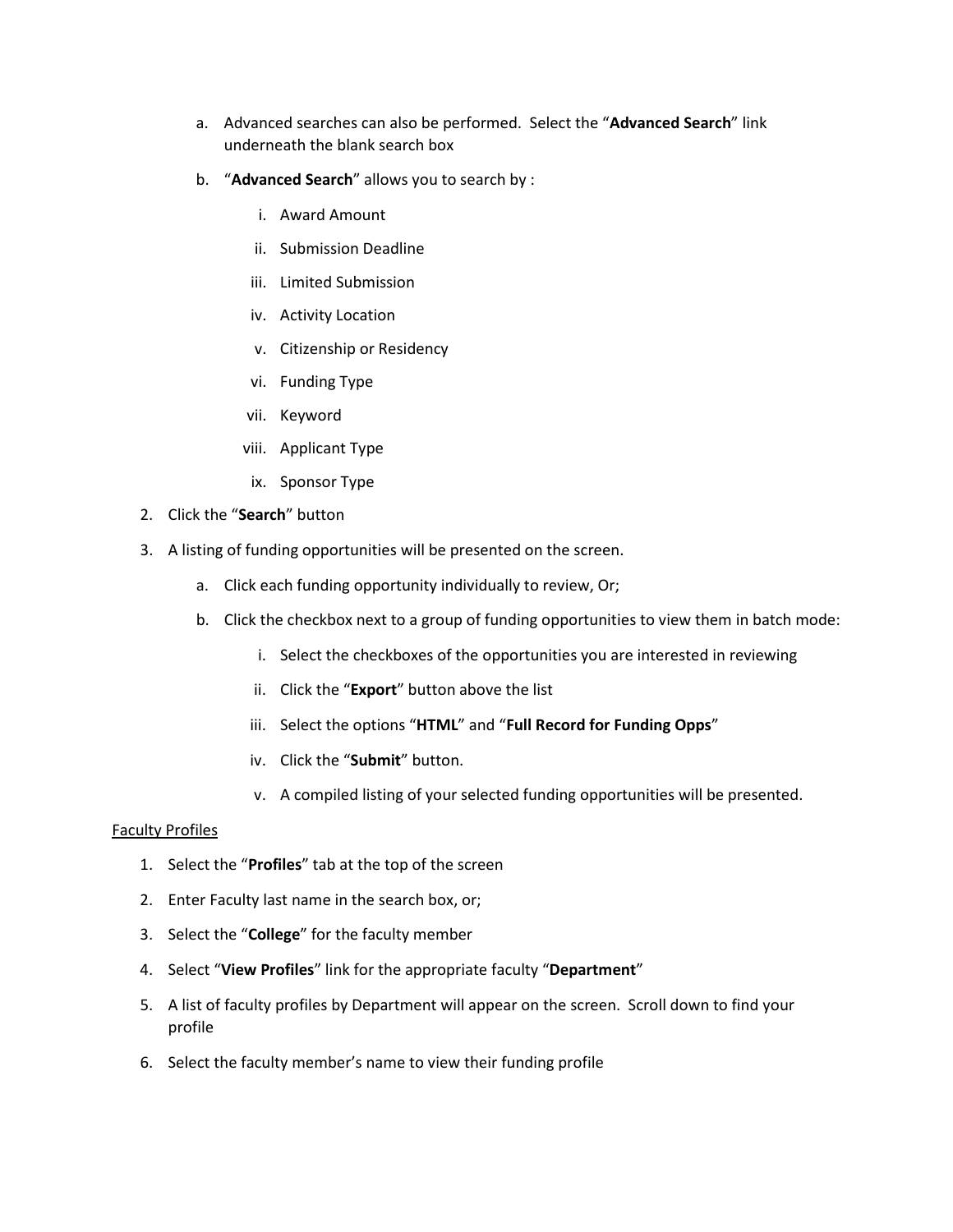- 7. Click "**Funding Matches**" at the right side of the screen to view a listing of funding that matches the faculty member's professional interests.
- 8. Pivot allows you to view each funding opportunity individually, or you can select a group of opportunities and view them as a batch
- 9. You can also narrow the list you view by adding filters on the left side of the screen. Available filters are:
	- a. Funding Type, Sponsor Type, Applicant Type, and Top Keyword

#### **3. Grants.gov**

Access: [http://www.grants.gov](http://www.grants.gov/)

Login Information: none

Overview: Grants.gov is your gateway to the federal grants world. Grants.gov provides a funding search platform for federal funding opportunities, in addition to a variety of grant training modules, presentations and FAQs.

#### Perform Funding Search Using Grants.gov

- 1. Click the "**Search Grants**" tab at top of screen
- 2. Search by "**Basic Search Criteria**" by entering "**Keyword**", "**Opportunity Number**" or "**CFDA**", Or;
- 3. Select from the list of search filters on the left side of the screen to tailor your search.
- 4. Once your search criteria have been entered, click the "**Search**" button

5. A listing of matching funding opportunities will appear. Click the link for each opportunity to view a synopsis

6. For additional information, visit the "**Link to Additional Information**" provided at the bottom of the synopsis

#### **4. Candid (formerly Foundation Center)**

#### Access: [www.candid.org](http://www.candid.org/)

Login Information: None

Overview: Candid (formerly Foundation Center) is an easy platform used to access funding opportunities from local and regional foundations and other private sponsors. Users can create a user account and sign up to receive personalized e-mail alerts for active and upcoming Requests for Proposals (RFP)